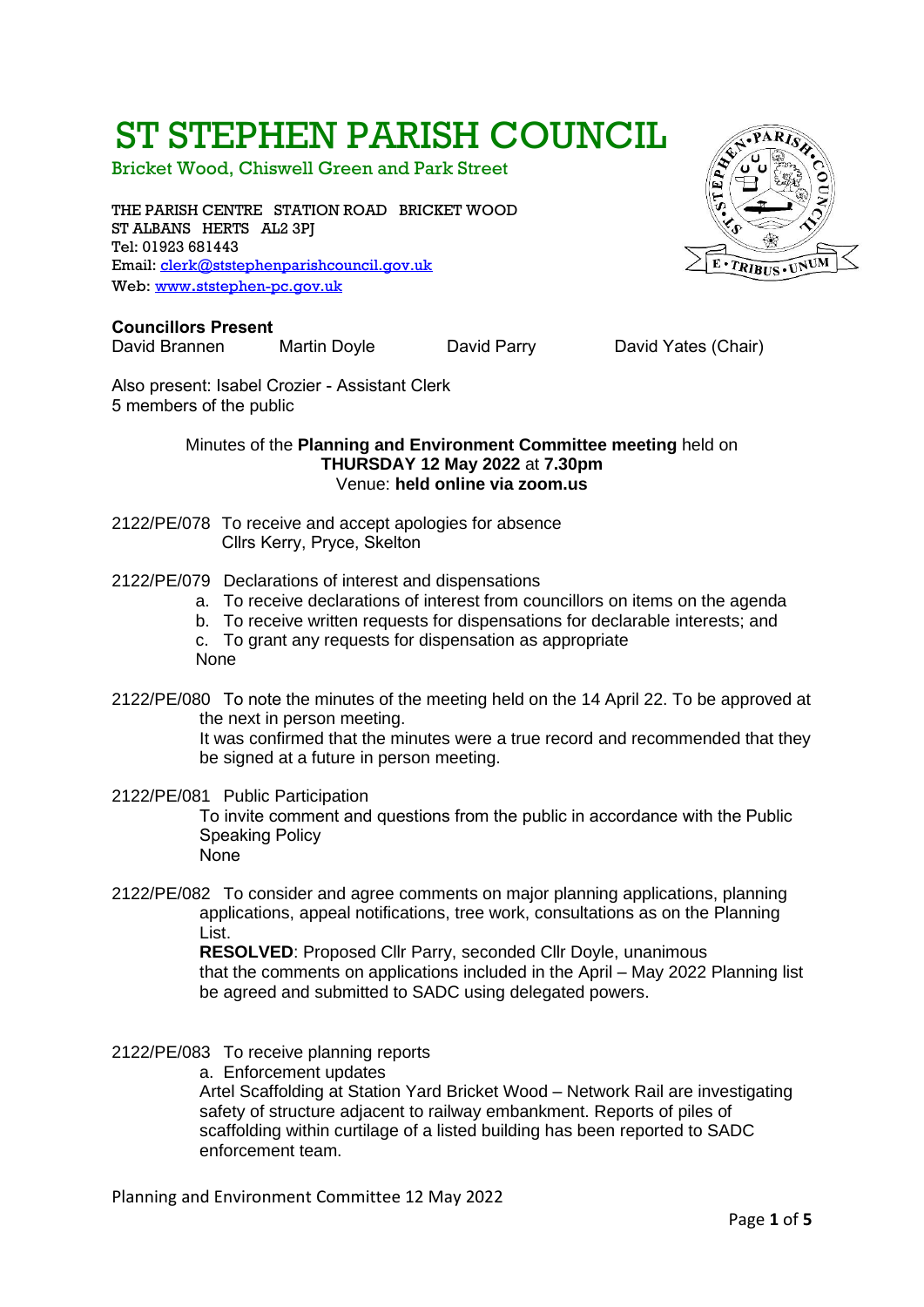b. Neighbourhood Plan

Congratulations to Steering Group for successfully getting the Neighbourhood Plan through a referendum. Concerns were highlighted in regard to the built up area boundary shown in the policies map – this is an old version of the map from before the emerging SADC local plan was withdrawn.

**ACTION**: contact SADC about possible error in referendum version with regard the policies maps on p70-71. The next steps for the Neighbourhood Plan Steering Group were discussed with consideration being given to expanding the group to invite reps with expertise in sustainable building to advice on future comments to planning applications or provide guidance to SADC Planning officers in order to ensure the NP policies

are enforced.

The meeting closed at 8.56 pm

Chair:

Date: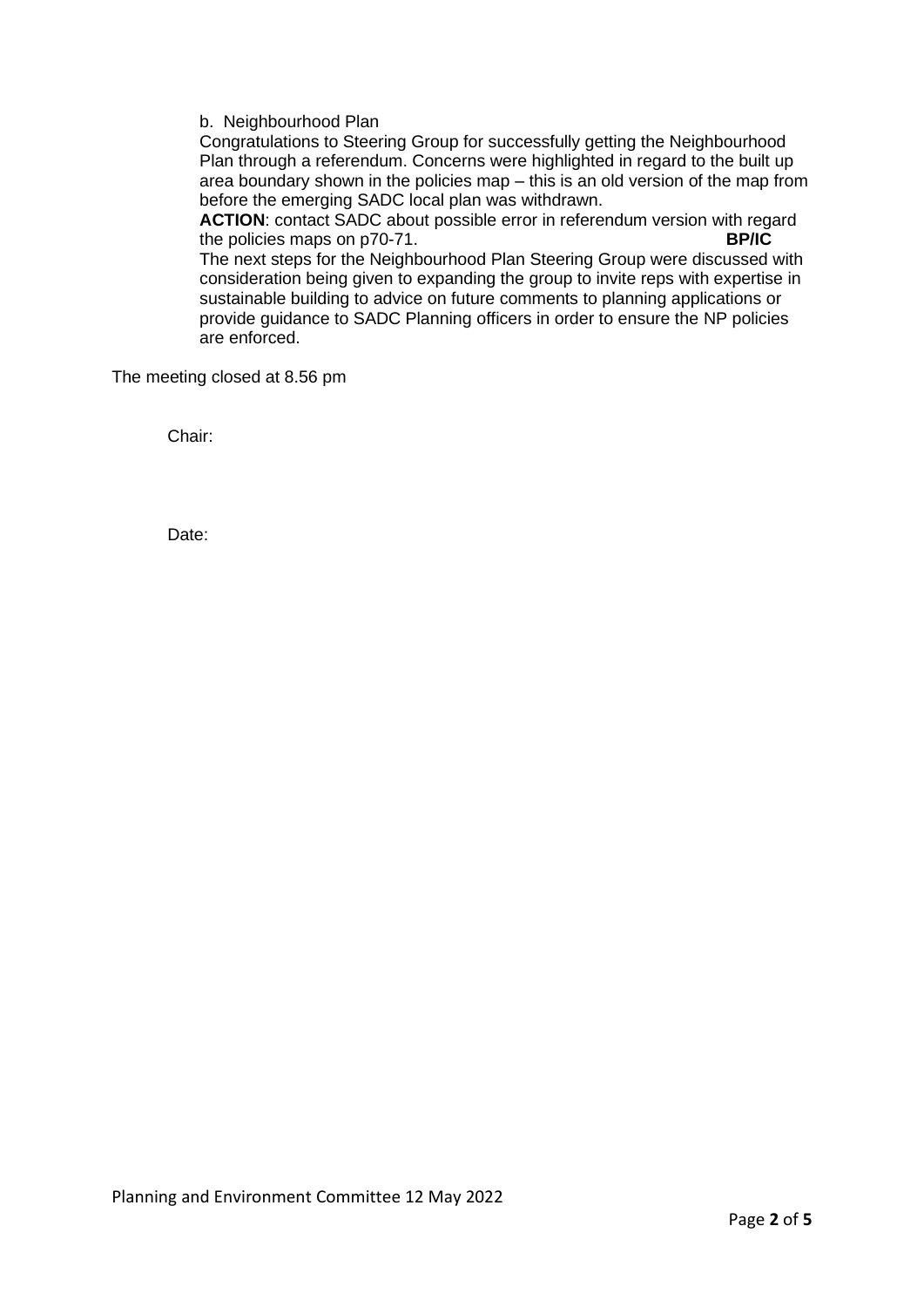# **St Stephen Parish Council Planning List April - May 2022**

The planning applications listed here were considered by the Planning and Environment Committee on 12 May 2022 and submitted to St Albans District Council using delegated powers

## **Planning Applications – Bricket Wood**

**5/2022/1034 - Proposed Telecommunications Site West Riding, Bricket Wood.**  Prior Approval - Proposed 15.0m phase 8 monopole C/W wraparound cabinet at base and associated ancillary works

**Strong Objection:** The proposed location is on a heavily used pedestrian island in a prominent location in the centre of Bricket Wood. There has been no adequate consideration of alternative sites. The proposed mast, whilst retaining a monopole form, would have a visually dominant presence in views from the public realm due to a combination of its height and column width and bulky and visibly distinct headframe design in relation to the supporting column. The position of the proposal close to the roadside would further contribute to the visual dominance of the proposal.

# **5/2022/0735 - at Proposed Telecommunications Site at Junction Of Mount Pleasant Lane and Bucknalls Drive Bricket Wood Hertfordshire**

Installation of 1no. 20m street monopole, the installation of 2no. cabinets and 1no. meter cabinet and ancillary works thereto.

**Objection:** The proposed location, on the junction of Bucknalls Drive and Station Road in Bricket Wood, is within a Site of Special Scientific Interest, Bricket Wood Common.

## **TP/2022/0198 TPO 1527 - Hanstead Park Smug Oak Lane Bricket Wood**

Proposed removal of pines nos 153,154,157 &159- the four selected pines have significant canopy extent to the West, which cannot be pruned back without leaving stub cuts and ruining the amenity values of the trees. Proposed pruning of remaining seven trees (nos. 151, 251, 155, 156, 158, 161 and 162)- the canopies to be crown lifted to 5m above ground level to the west and to 3m above ground level elsewhere. The second element of the proposed pruning is to reduce the west canopies back by 1 to 2m from branch tips to between 3.5m to 3m from the trunk. Observations made on site indicated that there will be sufficient live growth points for this pruning to take place. The extent of pruning proposed to the trees is within tolerable limits and does not exceed 30% of the canopy volume

**Comment:** We note that this application has been withdrawn but would ask that if considering any similar applications in the future, reference is made to the LVIA documentation relied upon at the Public Inquiry by the promoters of the site.

# **5/2022/0701 - 8 Rowan Close Bricket Wood Hertfordshire AL2 3XP**

Two storey rear extension with rooflights, alterations to openings, conversion and extension of garage into habitable accommodation and new access gate (resubmission following refusal of 5/2021/0199) **Objection:** Overdevelopment of plot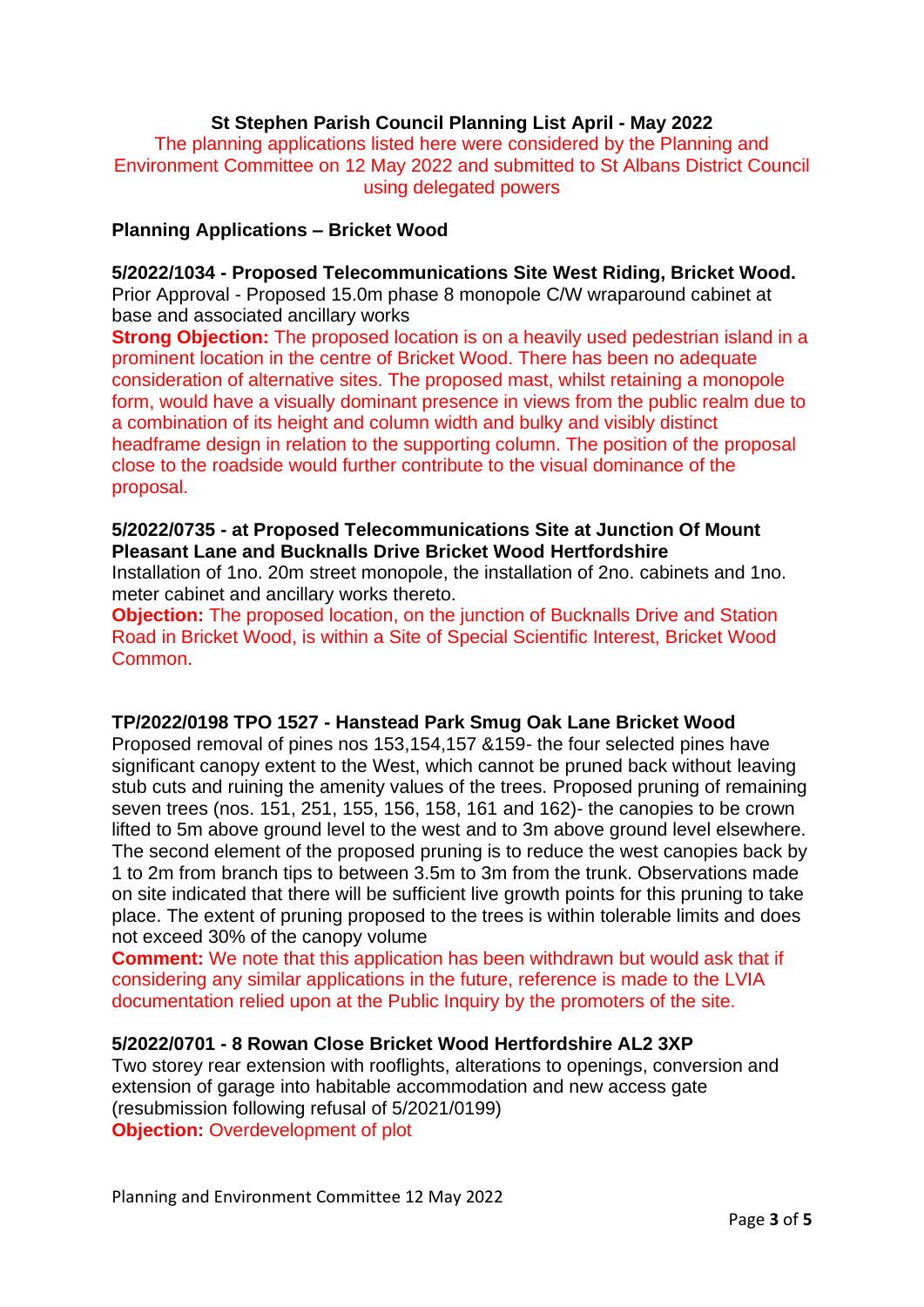# **5/2022/1059 - Lower Stud Equestrian Centre Drop Lane Bricket Wood AL2 3TX**

Change of use and conversion of redundant agricultural building to holiday let dwelling with associated works (resubmission following refusal of 5/2021/3083) **Comment:** The District Council should seek confirmatory evidence that the building has had an agricultural use in the past, rather than a use in connection with an equine business (which would not qualify it as a redundant agricultural building). Whilst the Parish Council does not have any objections to this application per se, it is concerned that there are many field stables across the parish that could become 'redundant'.

# **5/2022/0923 - Nottlers House Station Road Bricket Wood AL2 3PD** Provision of new vehicle access

**Objection**: Serious concerns about traffic safety, particularly in relation to vehicles potentially having to wait to turn right into the access just beyond the blind bend. Also concerns about the creation of a further – and unnecessary – gap being created in a wildlife corridor. The District Council should also consider the justifications for granting various permissions for Nottlers Lodge.

# **5/2022/0859 - Land to rear of Wexhams Lye Lane St Albans AL2 3TB.**

Erection of bungalow to replace existing buildings with passing bay to existing access

**Objection:** Additional dwelling in green belt without very special circumstances

## **Planning Applications – Park Street**

## **5/2022/1070 - 79 Orchard Drive Park Street, St Albans, AL2 2QH**

Single storey front porch extension, part single, part two storey side extension following demolition of existing garage, store and shed, single storey rear extension with rooflights following demolition of existing conservatory, insertion of sun pipes **Comment:** The Parish Council notes the objections already received from neighbours and deplores the way that successive enlargements are changing the street scene in Orchard Drive. Given the number of precedents in the area, it would be difficult to justify refusal of the application. The Parish Council, however, suggests that the obscured glass window from the shower room should not be permitted to avoid overlooking.

## **Planning Applications – Chiswell Green**

# **5/2022/0884 - 143 Watford Road, Chiswell Green St Albans AL2 3HG.**

Construction of two storey detached dwelling and detached bungalow with associated works and new vehicle accesses from West Avenue and installation of new window to existing dwelling

**Strong Objection:** Overdevelopment of the plot.

# **5/2022/0927 - Land South Of Chiswell Green Lane, St Albans**

Planning and Environment Committee 12 May 2022 Outline application (access sought) - Demolition of existing structures and construction of up to 391 dwellings (Use Class C3), provision of land for a new 2FE primary school, open space provision and associated landscaping. Internal roads, parking, footpaths, cycleways, drainage, utilities and service infrastructure, new access arrangements, and offsite highway works including new car parking, footpath,